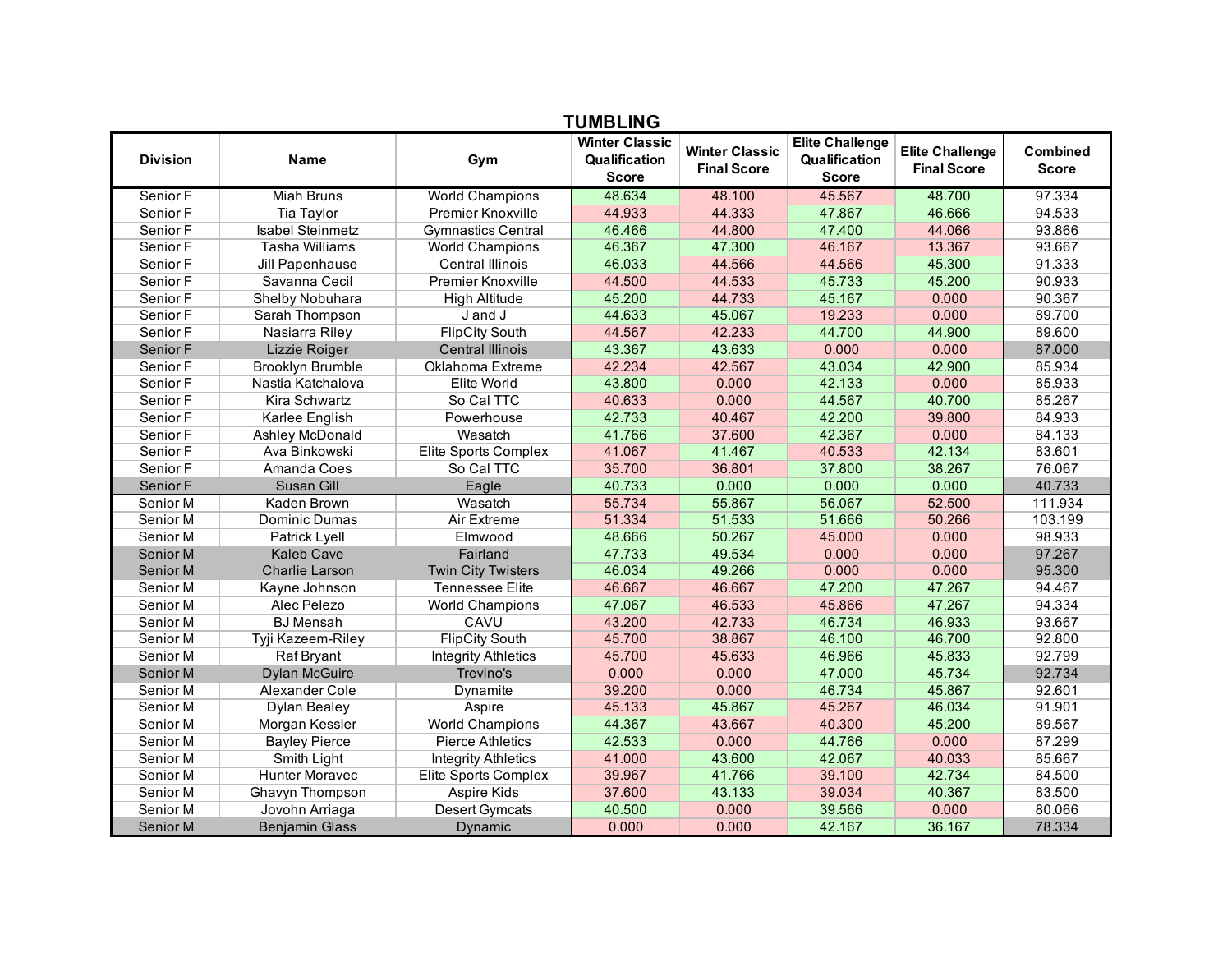Indicates athletes not eligible (2-event requirement)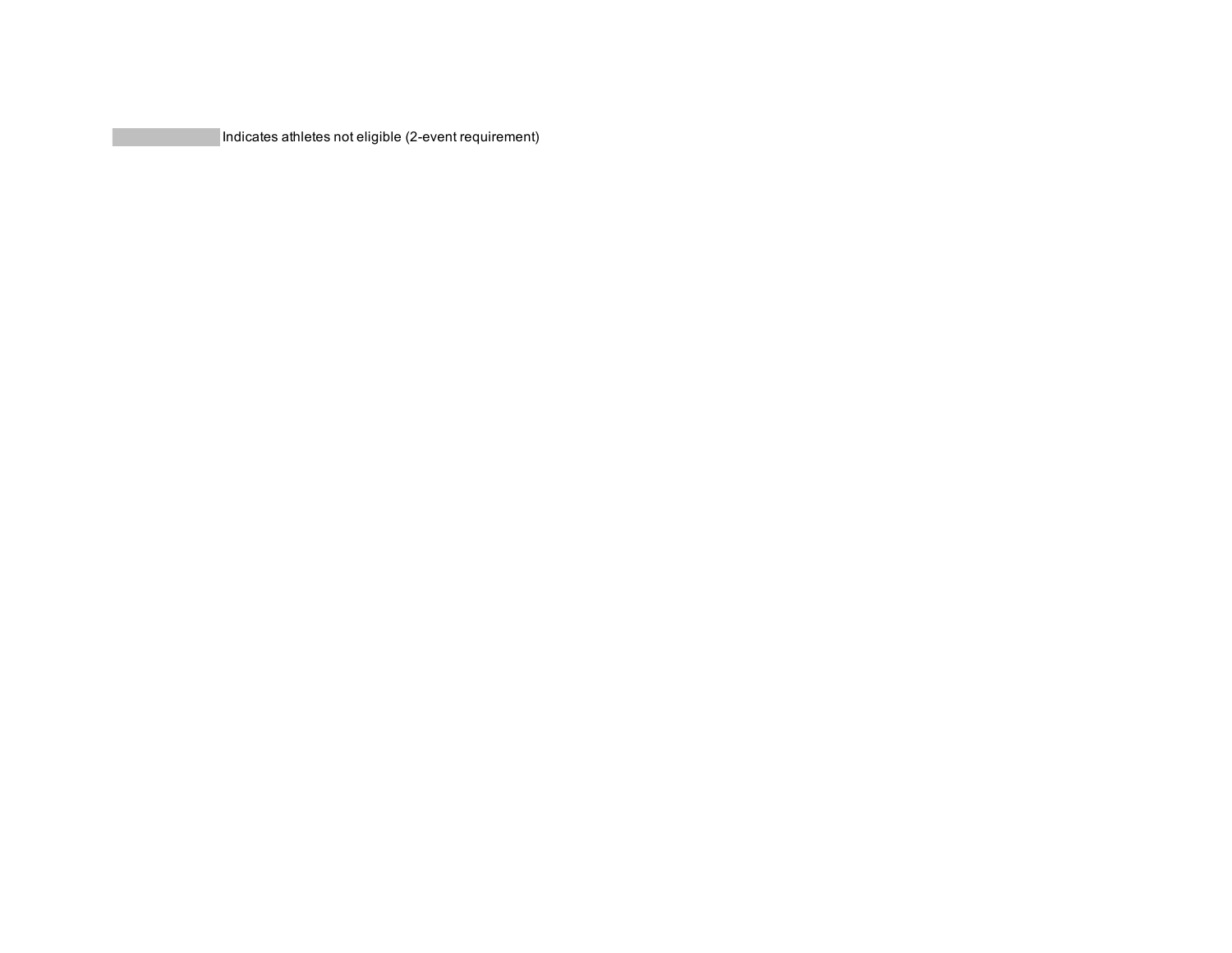| ו יוויויד∟∟     |                          |                            |                                                        |                                             |                                                         |                                              |                                 |  |
|-----------------|--------------------------|----------------------------|--------------------------------------------------------|---------------------------------------------|---------------------------------------------------------|----------------------------------------------|---------------------------------|--|
| <b>Division</b> | Name                     | Gym                        | <b>Winter Classic</b><br>Qualification<br><b>Score</b> | <b>Winter Classic</b><br><b>Final Score</b> | <b>Elite Challenge</b><br>Qualification<br><b>Score</b> | <b>Elite Challenge</b><br><b>Final Score</b> | <b>Combined</b><br><b>Score</b> |  |
| Senior F        | Tristan Van Natta        | <b>Integrity Athletics</b> | 50.267                                                 | 51.133                                      | 51.400                                                  | 51.067                                       | 102.533                         |  |
| Senior F        | Shelby Nobuhara          | <b>High Altitude</b>       | 50.934                                                 | 50.267                                      | 49.000                                                  | 51.200                                       | 102.134                         |  |
| Senior F        | Aliah Raga               | <b>Dulles</b>              | 50.333                                                 | 50.900                                      | 50.067                                                  | 48.733                                       | 101.233                         |  |
| Senior F        | Maia Amano               | Merino                     | 40.500                                                 | 0.000                                       | 50.733                                                  | 50.067                                       | 100.800                         |  |
| Senior F        | Ava Binkowski            | Elite Sports Complex       | 49.800                                                 | 48.067                                      | 50.600                                                  | 24.600                                       | 100.400                         |  |
| Senior F        | Josie Bain               | North Valley               | 50.066                                                 | 49.200                                      | 48.533                                                  | 48.667                                       | 99.266                          |  |
| Senior F        | Kira Schwartz            | So Cal TTC                 | 48.900                                                 | 48.667                                      | 47.333                                                  | 0.000                                        | 97.567                          |  |
| Senior F        | Ariel Kibler             | <b>Gymnastics Central</b>  | 48.533                                                 | 48.934                                      | 47.333                                                  | 0.000                                        | 97.467                          |  |
| Senior F        | <b>Finley Merker</b>     | DuPage                     | 47.134                                                 | 0.000                                       | 48.267                                                  | 48.867                                       | 97.134                          |  |
| Senior F        | Kristle Lowell           | Fondulac Flyers            | 49.267                                                 | 47.800                                      | 47.800                                                  | 0.000                                        | 97.067                          |  |
| Senior F        | <b>Caitlin Hiser</b>     | <b>Gymnastics Central</b>  | 47.934                                                 | 0.000                                       | 48.467                                                  | 47.933                                       | 96.401                          |  |
| Senior F        | Avery Kroeker            | Let it Shine               | 47.100                                                 | 47.267                                      | 40.000                                                  | 47.734                                       | 95.001                          |  |
| Senior F        | Caroline Walker          | Eagle                      | 46.000                                                 | 46.933                                      | 48.067                                                  | 0.000                                        | 95.000                          |  |
| Senior F        | Katherine Baker          | North Valley               | 46.467                                                 | 45.934                                      | 45.733                                                  | 46.600                                       | 93.067                          |  |
| Senior F        | Karlee English           | Powerhouse                 | 44.834                                                 | 0.000                                       | 47.266                                                  | 0.000                                        | 92.100                          |  |
| Senior F        | Kate-Emerson Loisel      | North Valley               | 44.733                                                 | 46.133                                      | 45.933                                                  | 45.867                                       | 92.066                          |  |
| Senior F        | Cammie Cooper            | <b>Tennessee Elite</b>     | 36.733                                                 | 0.000                                       | 47.400                                                  | 0.000                                        | 84.133                          |  |
| Senior F        | Gracie Harder            | Carolina Elite             | 47.600                                                 | 0.000                                       | 17.400                                                  | 0.000                                        | 65.000                          |  |
| Senior F        | Susan Gill               | Eagle                      | 47.067                                                 | 0.000                                       | 0.000                                                   | 0.000                                        | 47.067                          |  |
| Senior F        | <b>Kimberly Tipton</b>   | Victoria Gymagic           | 0.000                                                  | 0.000                                       | 45.267                                                  | 0.000                                        | 45.267                          |  |
| Senior F        | <b>Trinity Van Natta</b> | Merino                     | 45.000                                                 | 0.000                                       | 0.000                                                   | 0.000                                        | 45.000                          |  |
| Senior M        | Ruben Padilla            | Wasatch                    | 61.467                                                 | 58.867                                      | 59.200                                                  | 61.100                                       | 122.567                         |  |
| Senior M        | <b>Tomas Minc</b>        | Dynamite                   | 57.466                                                 | 54.466                                      | 56.467                                                  | 58.667                                       | 116.133                         |  |
| Senior M        | Changa Anderson          | <b>Silver Stars</b>        | 56.500                                                 | 54.400                                      | 56.600                                                  | 48.500                                       | 113.100                         |  |
| Senior M        | <b>Hunter Moravec</b>    | Elite Sports Complex       | 53.800                                                 | 53.833                                      | 54.466                                                  | 55.467                                       | 109.933                         |  |
| Senior M        | Ryan MacCagnan           | <b>Stars</b>               | 0.000                                                  | 0.000                                       | 53.567                                                  | 55.767                                       | 109.334                         |  |
| Senior M        | Merrill Hunter           | <b>Team Legacy</b>         | 54.800                                                 | 38.900                                      | 54.133                                                  | 52.067                                       | 108.933                         |  |
| Senior M        | Dylan Kline              | Flipside                   | 53.433                                                 | 52.434                                      | 54.100                                                  | 49.333                                       | 107.533                         |  |
| Senior M        | <b>Trevor Harder</b>     | Carolina Elite             | 40.700                                                 | 0.000                                       | 53.666                                                  | 53.200                                       | 106.866                         |  |
| Senior M        | <b>Brendon Newton</b>    | The Palaestra              | 50.300                                                 | 0.000                                       | 53.067                                                  | 0.000                                        | 103.367                         |  |
| Senior M        | Alec Pelezo              | <b>World Champions</b>     | 51.133                                                 | 0.000                                       | 51.933                                                  | 0.000                                        | 103.066                         |  |
| Senior M        | Jeremy Cooper            | <b>World Elite</b>         | 50.600                                                 | 0.000                                       | 52.000                                                  | 0.000                                        | 102.600                         |  |
| Senior M        | Jonathon Purdum          | Airbenders                 | 51.600                                                 | 0.000                                       | 50.533                                                  | 0.000                                        | 102.133                         |  |
| Senior M        | <b>Raf Bryant</b>        | <b>Integrity Athletics</b> | 51.000                                                 | 0.000                                       | 50.800                                                  | 0.000                                        | 101.800                         |  |
| Senior M        | Roman Alvarez            | <b>Tumble Tech</b>         | 50.133                                                 | 51.066                                      | 49.800                                                  | 0.000                                        | 101.199                         |  |
| Senior M        | Nate Swanepoel           | Vargas                     | 50.633                                                 | 42.500                                      | 0.000                                                   | 49.886                                       | 100.519                         |  |
| Senior M        | <b>Rory O'Neil</b>       | <b>Twin City Twisters</b>  | 52.933                                                 | 47.300                                      | 0.000                                                   | 0.000                                        | 100.233                         |  |
| Senior M        | <b>Dylan Bealey</b>      | Aspire                     | 47.500                                                 | 50.167                                      | 49.900                                                  | 49.033                                       | 100.067                         |  |

## **DOUBLE-MINI**